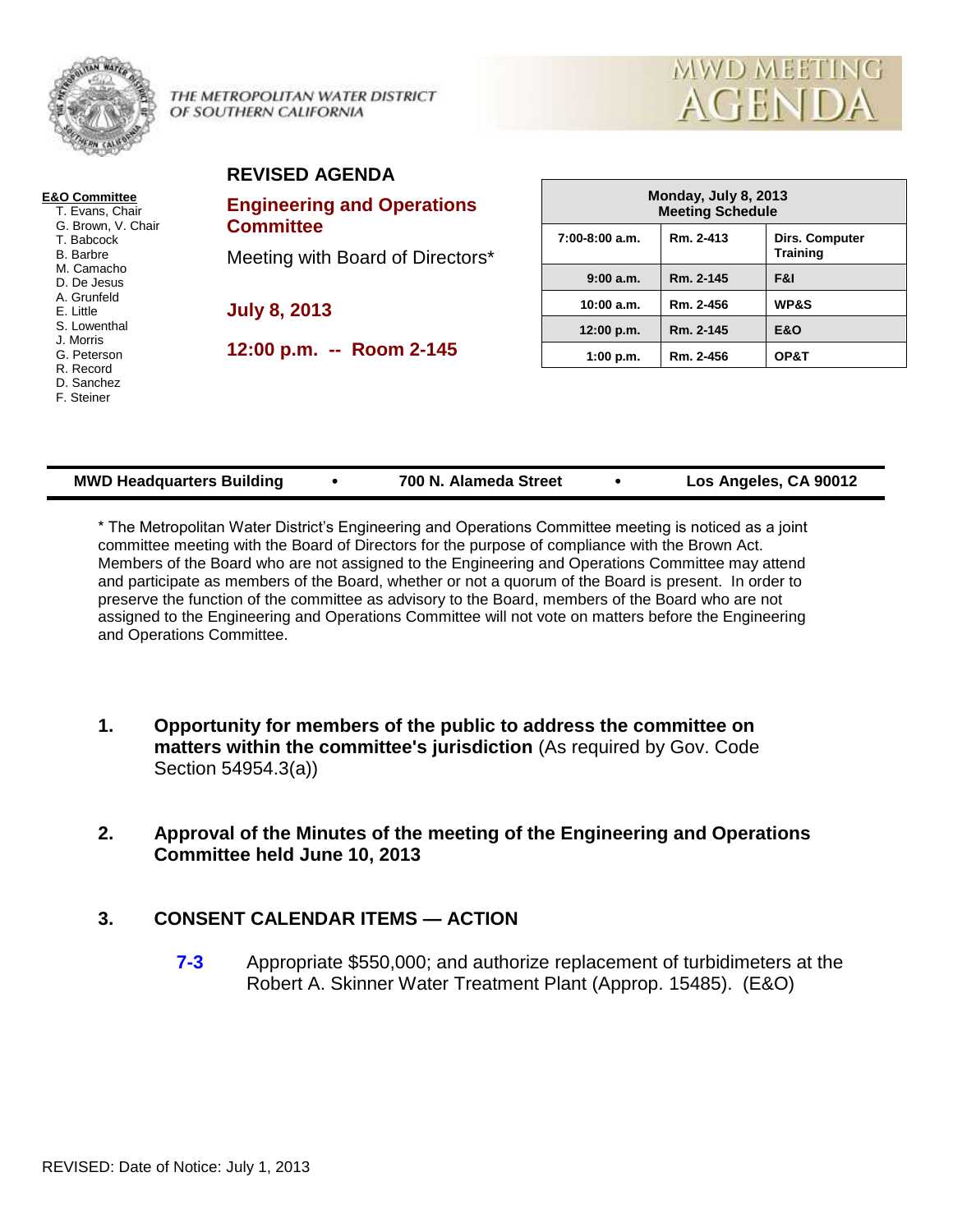#### **Recommendation:**

**Option #1:**

**Adopt the CEQA determination that the proposed action is categorically exempt and** 

- **a. Appropriate \$550,000; and**
- **b. Authorize procurement and installation of turbidimeters at the Skinner plant.**
- **7-4** Appropriate \$1.9 million; and authorize: (1) preliminary design, permitting, and right-of-way planning for access and pipeline protection improvements within the western San Bernardino County operating region; (2) preliminary investigations of similar improvements within the Los Angeles, Riverside, and San Diego County operating regions; and (3) professional services agreement with CH2M Hill, Inc. in an amount not to exceed \$250,000 (Approp. 15474). (E&O)

**Recommendation:**

**Option #1:**

**Adopt the CEQA determination that the proposed action is statutorily and categorically exempt and** 

- **a. Appropriate \$1.9 million;**
- **b. Authorize preliminary design, permitting, and right-of-way planning for access improvements and pipeline protection within the western San Bernardino County operating region;**
- **c. Authorize detailed investigations of improvements for the Los Angeles County, Riverside County, and San Diego County regions; and**
- **d. Authorize professional services agreement with CH2M Hill, Inc. in an amount not to exceed \$250,000.**
- **7-5** Appropriate \$1.15 million; and authorize: (1) final design of filter outlet conduit seismic upgrades at the Robert B. Diemer Water Treatment Plant; and (2) amendment to agreement with URS Corporation (Approp. 15380). (E&O)

**Recommendation:**

**Option #1:**

**Adopt the CEQA determination that the proposed action is defined as both categorically exempt and not a project under CEQA and** 

- **a. Appropriate \$1.15 million;**
- **b. Authorize final design of seismic upgrades to the Diemer filter outlet conduit; and**
- **c. Authorize an increase of \$880,000 to the existing agreement with URS Corporation, for a new not-to-exceed total of \$1,125,000.**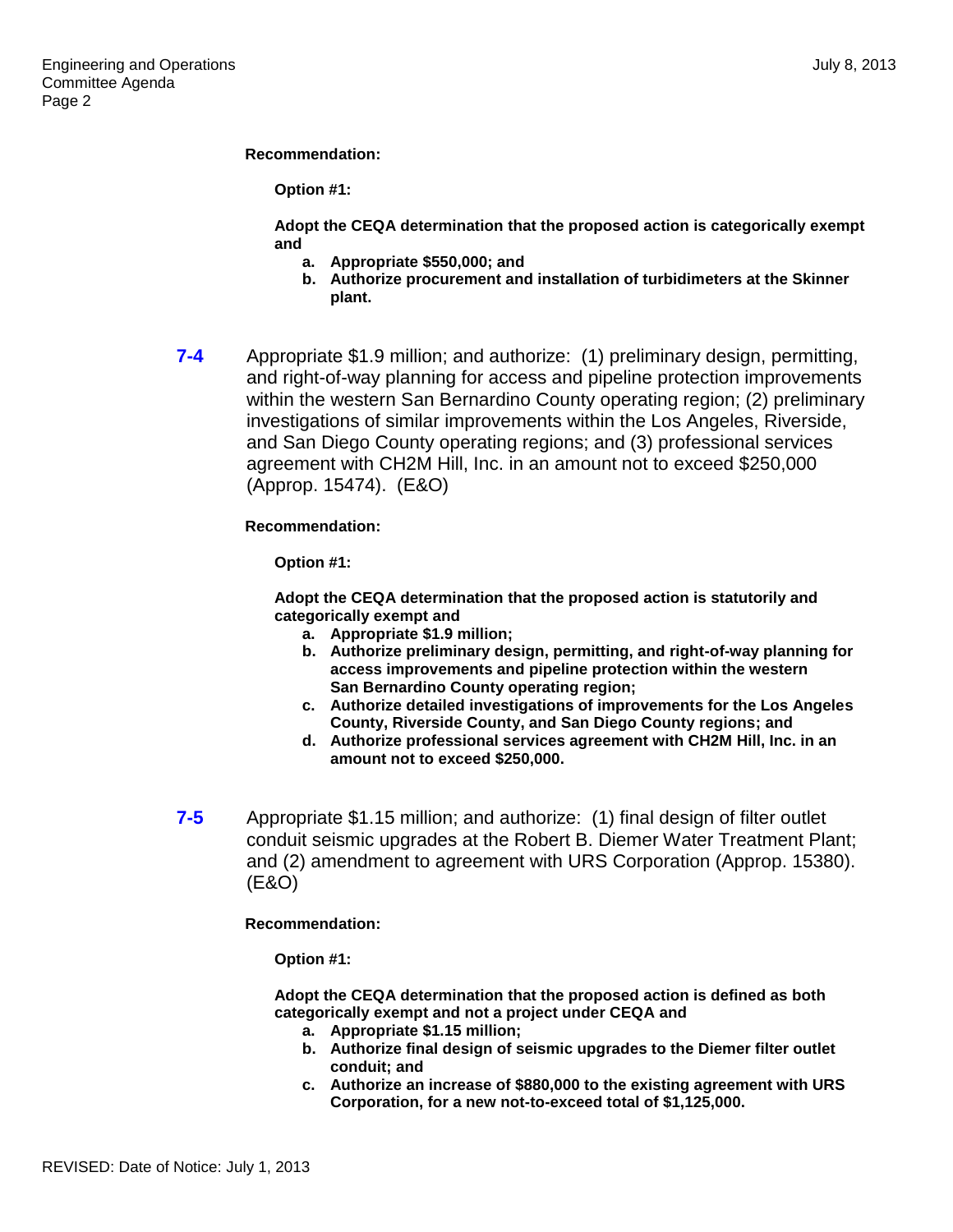#### **4. OTHER BOARD ITEMS — ACTION**

**Revised 8-2** Appropriate \$4.53 million; and authorize final design and pipe fabrication for prestressed concrete cylinder pipe repairs on the Second Lower Feeder (Approp. 15471). (E&O)

**Recommendation:**

**Option #1:**

**Adopt the CEQA determination that the projects are categorically and statutorily exempt and** 

- **a. Appropriate \$4.53 million;**
- **b. Authorize final design and pipe fabrication for urgent PCCP repairs at the First and Second Sites on the Second Lower Feeder; and**
- **c. Authorize final design for urgent PCCP repairs at the Third Site.**
- **8-3** Appropriate \$4.2 million; and authorize final design of two electrical upgrade projects at the Joseph Jensen Water Treatment Plant (Approps. 15442 and 15371). (E&O)

#### **Recommendation**:

**Option #1:**

**Adopt the CEQA determination that the proposed action is categorically exempt and** 

- **a. Appropriate \$4.2 million;**
- **b. Authorize final design of the first stage of electrical upgrades at the Jensen plant; and**
- **c. Authorize final design of control panel upgrades for the Model No. 1 filter valves.**
- **8-4** Appropriate \$2.7 million; award \$1,877,777 contract to L. H. Woods & Sons, Inc. for rehabilitation of the San Jacinto East Adit on the Colorado River Aqueduct; and authorize amendment to agreement with Jacobs Associates (Approp. 15373). (E&O)

**Recommendation**:

**Option #1:**

**Adopt the CEQA determination that the proposed action has been previously determined to be categorically exempt and** 

- **a. Appropriate \$2.7 million;**
- **b. Award \$1,877,777 contract to L. H. Woods & Sons, Inc. for rehabilitation of the San Jacinto East Adit; and**
- **c. Authorize increase of \$210,000 to the existing agreement with Jacobs Associates, for new not-to-exceed total of \$575,000.**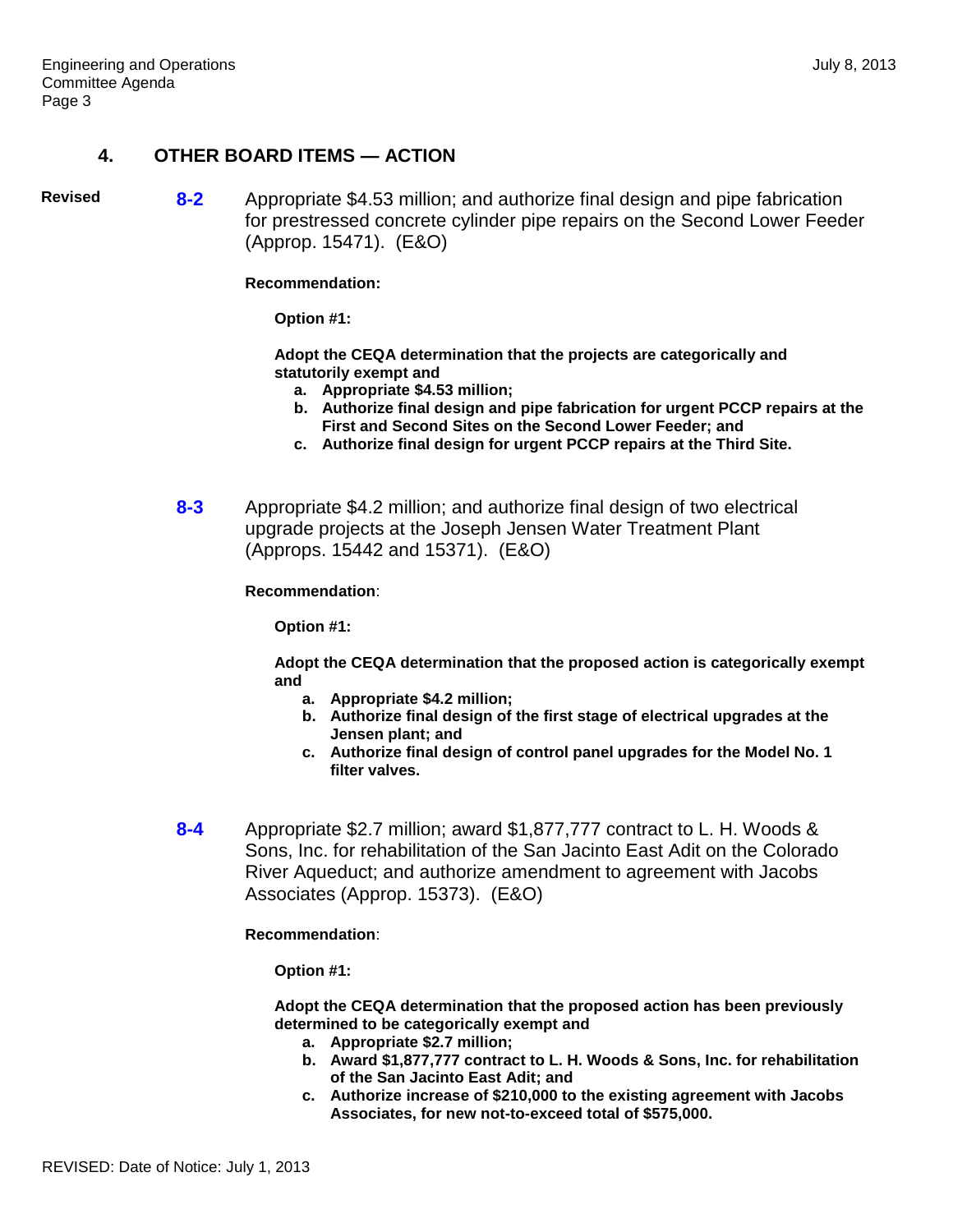**Revised 8-5** Appropriate \$1.5 million; and award \$878,500 contract to Minako America Corp., dba Minco Construction to install cathodic protection on the Sepulveda Feeder (Approp. 15441). (E&O)

**Recommendation**:

**Option #1:**

**Adopt the CEQA determination that the proposed action is categorically exempt and**

- **a. Appropriate \$1.5 million; and**
- b. **Award \$878,500 contract to Minako America Corp., dba Minco Construction for cathodic protection of the Sepulveda Feeder.**

## **5. BOARD INFORMATION ITEMS**

None

#### **6. COMMITTEE ITEMS**

a. Energy Management for the State Water Project

## **7. MANAGEMENT REPORTS**

- a. Water System Operations Manager's report
- b. Engineering Services Manager's report

## **8. FOLLOW-UP ITEMS**

None

## **9. FUTURE AGENDA ITEMS**